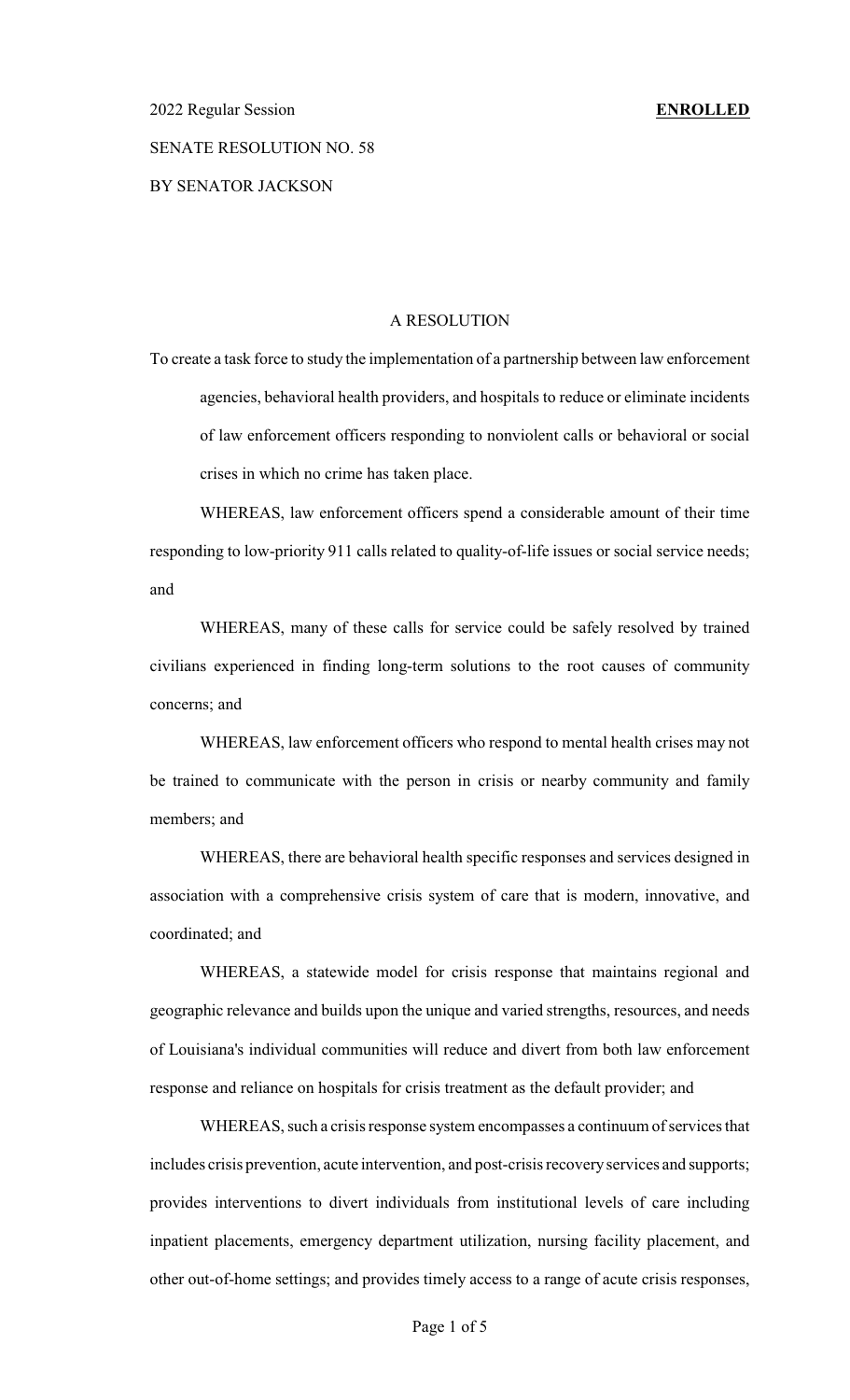including locallyavailable home- and community-based services and mobile crisis response, resulting in a crisis continuum that includes and respects a bed-based crisis service but does not rely on that level of service as the foundation of the crisis continuum; and

WHEREAS, nationally accepted best practices include Mobile Crisis Response (MCR), a community-based response intended to provide relief, resolution, and intervention to individuals where they are located through crisis supports and services during the first phase of a crisis in the community and Community Brief Crisis Support (CBCS), an ongoing crisis intervention response designed to provide relief, resolution, and intervention through maintaining the member at home or in the community, de-escalatingbehavioral health needs, referring for treatment needs, and coordinating with local providers; and

WHEREAS, the Center for American Progress (CAP) and the Law Enforcement Action Partnership (LEAP) propose that cities establish a new branch of civilian first responders known as "community responders", who would be dispatched in response to calls for service that often do not need a police response; and

WHEREAS, dispatching civilians in lieu of law enforcement officers can reduce unnecessary police responses and help prevent unjust arrests and uses of force, which disproportionately affect people with behavioral health disorders and disabilities; and

WHEREAS, it would also free up law enforcement resources, allowing officers to spend more time on key tasks such as addressing serious crime and building proactive relationships with communities; and

WHEREAS, in an analysis of 911 data from five American cities, CAP and LEAP found that twenty-three to forty-five percent of calls for service were for less urgent or noncriminal issues such as noise complaints, disorderly conduct, wellness checks, or behavioral health concerns; and

WHEREAS, according to a recent CAP and LEAP report, across eight American cities, community responders could have responded to between twenty-one and thirty-eight percent of 911 calls, and an additional thirteen to thirty-three percent of calls could be resolved administratively without dispatching an officer; and

WHEREAS, a number of cities have already implemented civilian first response programs that incorporate elements of the community responder model; and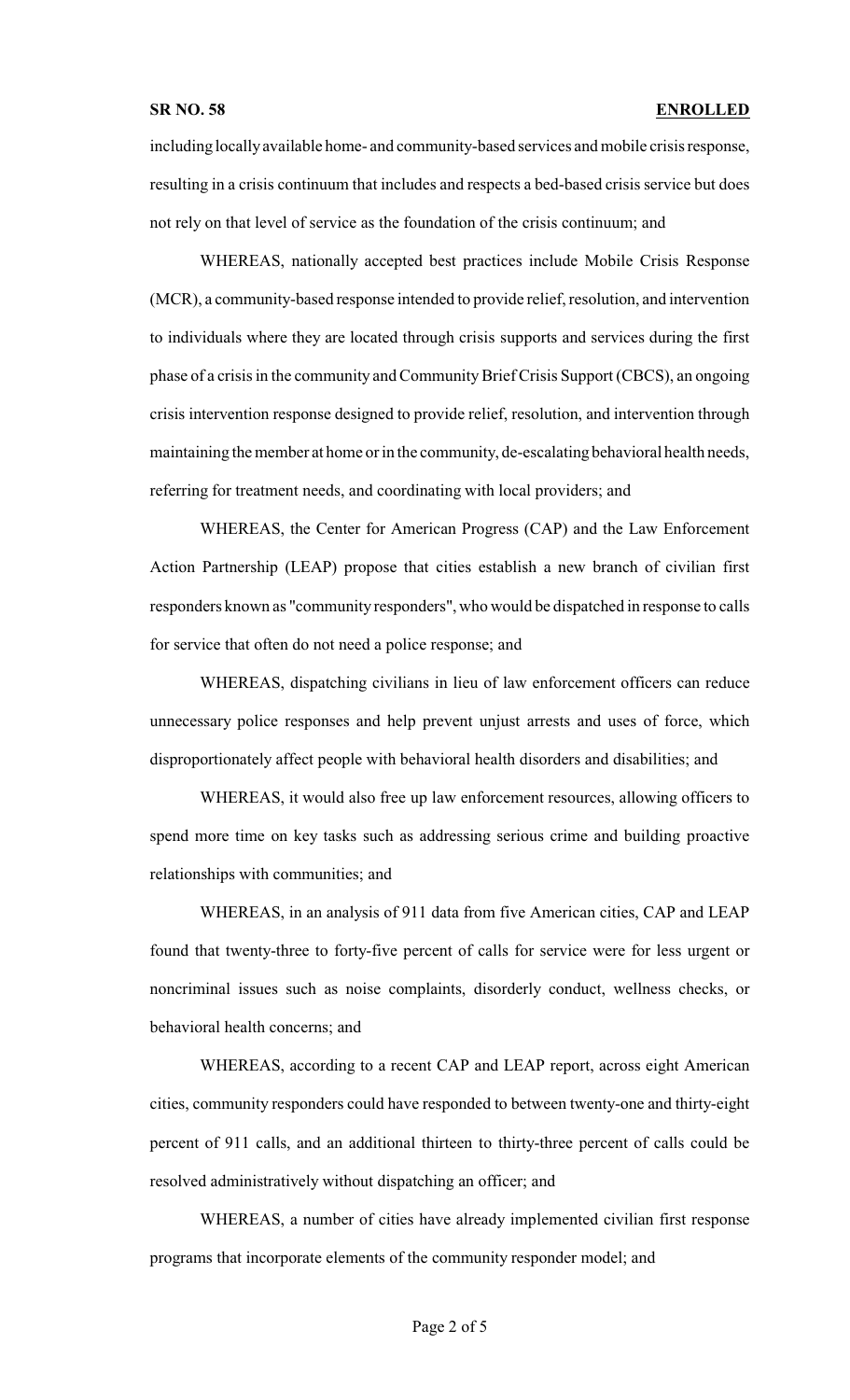## **SR NO. 58 ENROLLED**

WHEREAS, community responders would be dispatched in response to two specific categories of calls:

(1) Behavioral health and social service calls. Community responders trained as paramedics, clinicians, or crisis intervention specialists could respond to lower-risk 911 calls related to mental health, addiction, and homelessness, and also include peer navigators whose personal experiences with behavioral health and social service needs can help build bridges with individuals involved in these 911 calls; and

(2) Quality of life and conflict calls. Community responders could be dispatched to 911 calls for nuisance complaints and nonviolent conflicts, which may include reports of suspicious people, youth behavioral issues, trespassing, and even simple assaults that do not involve weapons; community responders who respond to these calls should be professionals with deep connections to the community and extensive training in conflict mediation; and

WHEREAS, the purpose of this partnership is to reduce incidents of injuries related to mental health emergencies while reducing the incarceration of the mentally ill; and

WHEREAS, it is appropriate to study the feasibility and implementation of this partnership in Louisiana.

THEREFORE, BE IT RESOLVED that the Senate of the Legislature of Louisiana hereby creates a task force within the Louisiana Department of Health to study the implementation of a partnership between law enforcement agencies, behavioral health providers, and hospitals to reduce or eliminate incidents of law enforcement officers responding to nonviolent calls or behavioral or social crises in which no crime is reported.

BE IT FURTHER RESOLVED that the task force shall be composed of the following members:

(1) The state senator for Senate District 34.

(2) A representative of the Louisiana Department of Health, office of behavioral health, designated by the secretary of the department.

(3) A representative of the governor's office of disability affairs, as designated by the governor.

(4) A representative of the National Alliance on Mental Illness (NAMI) - Louisiana Chapter and a patient advocate for mental health, designated by the president of the chapter.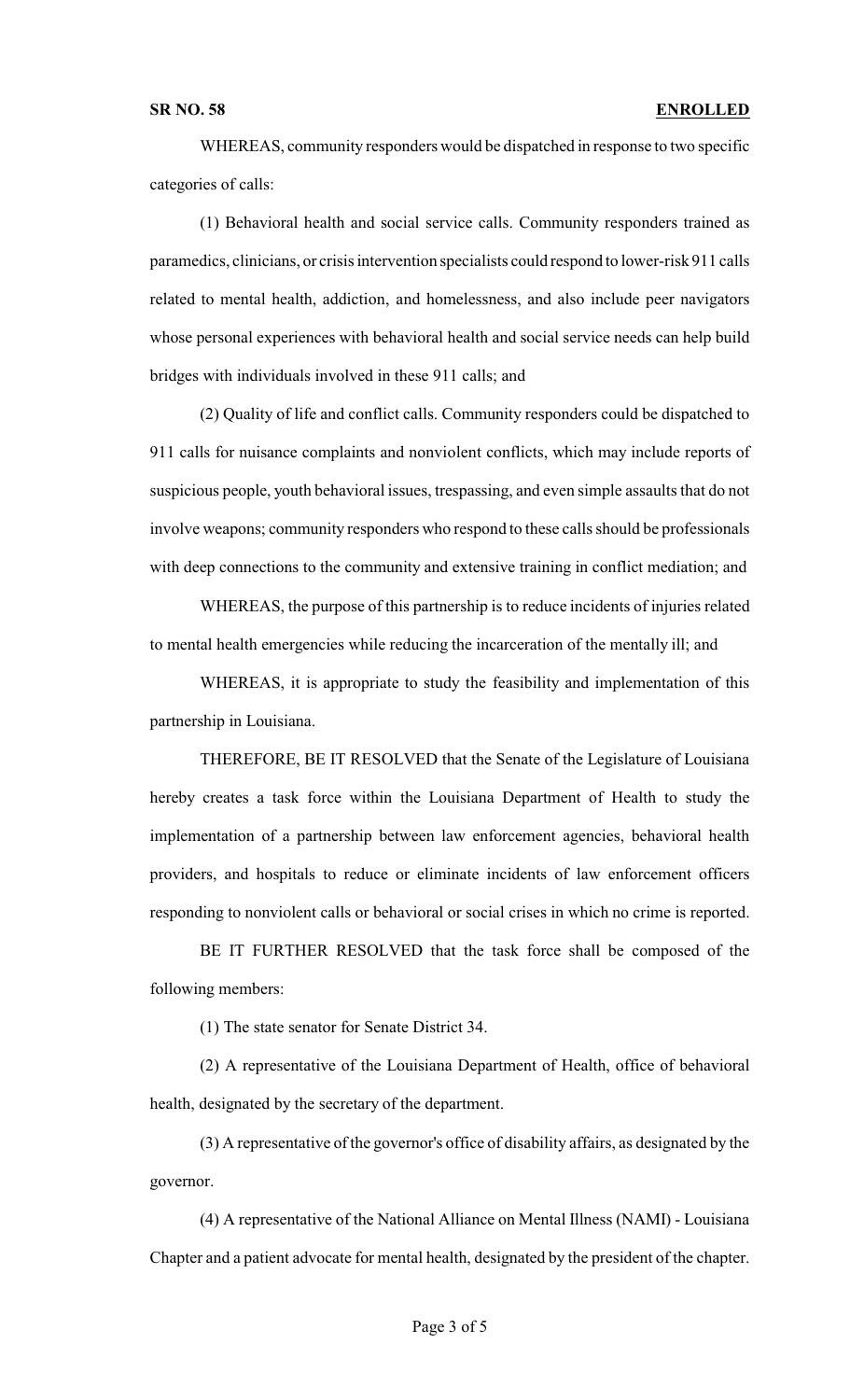## **SR NO. 58 ENROLLED**

(5) A representative of the Louisiana Psychological Association, as designated by the president of the association.

(6) A representative of the Capital Area Human Services and a patient advocate for mental health, designated by the chair of the board of directors.

(7) A representative of the Louisiana Association of Chiefs of Police, designated by the president of the association.

(8) A representative of the Louisiana Sheriffs' Association, designated by the president of the association.

(9) A representative of Louisiana State University-Shreveport, designated by the chancellor of the university.

(10) A representative of Ochsner LSU Health Shreveport - Monroe Medical Center, designated by the chief executive officer of the medical center.

(11) A representative of Louisiana Children's Medical Center, designated bythe chief executive officer of the medical center.

(12) A representative of Louisiana's Mental Health Advocacy Service and a patient advocate for mental health, designated by the chief of the board of trustees of the agency.

(13) A representative of the Tulane University School of Social Work, to be designated by the dean of the school of social work.

(14) A representative of the Louisiana Fraternal Order of Police, to be designated by the president of the organization.

(15) A representative of the Louisiana Ambulance Alliance, to be designated by the chief executive officer of the organization.

BE IT FURTHER RESOLVED that the task force shall be chaired by the state senator for Senate District 34, and may elect a vice chair and other officers as determined to be necessary.

BE IT FURTHER RESOLVED that the names of the members chosen, designated, or elected as provided herein shall be submitted to the Department of Health, office of behavioral health, by August 15, 2022.

BE IT FURTHER RESOLVED that the task force shall hold its organizational meeting not later than October 1, 2022, on the call of the chair, and at the organizational